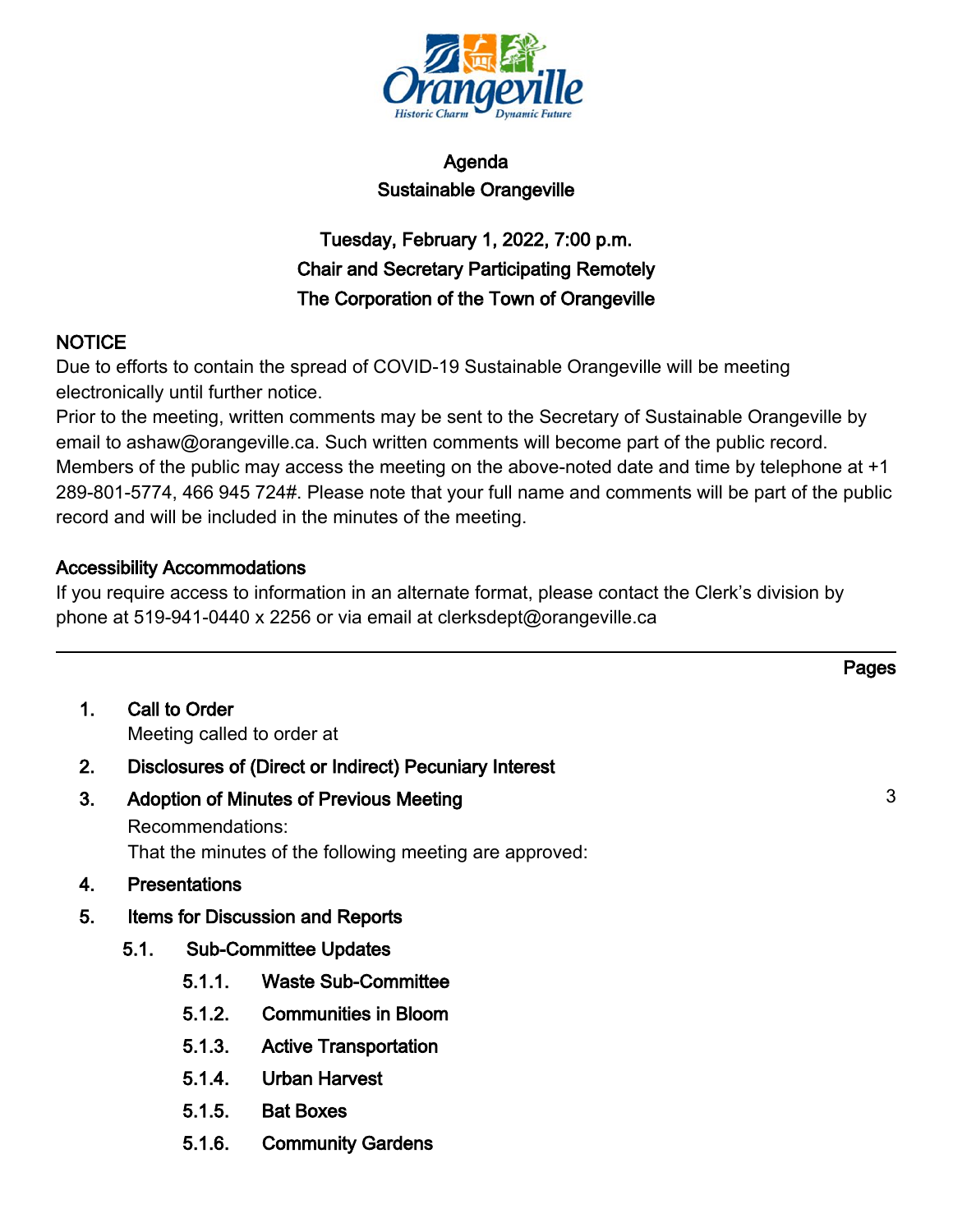## 6. Correspondence

## 6.1. Communities in Bloom

Correspondence received from Communities in Bloom Canada advising that CiB National is planning a regular CiB program in 2022 and judging will be conducted in late June-July 2022 and will take place outdoors. The invitation will be sent out shortly. Scotts Canada 2022 Gro for Good Grants is open for communities to apply and will close February 28, 2022.

## 6.2. Earth Day 2022

Correspondence received advising Earth Day will be April 22 and the preparations for events being planned.

## 7. New Business

## 7.1. Cycling and Pedestrian Safety Update

## 8. Date of Next Meeting

The next meeting is scheduled for March 1, 2022

9. Adjournment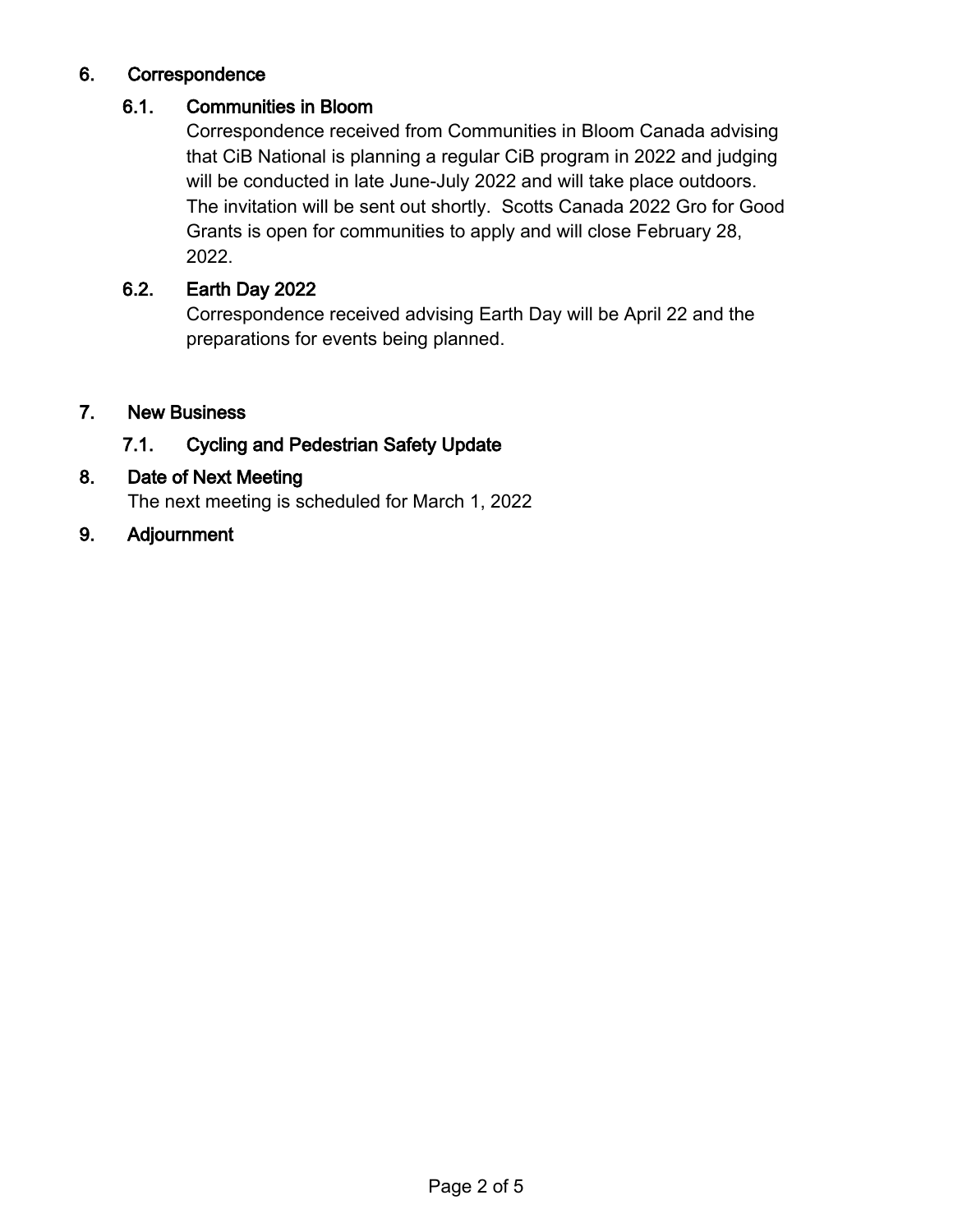

#### **Minutes of Sustainable Orangeville**

## **December 7, 2021, 7:00 p.m. Chair and Secretary Participating Remotely The Corporation of the Town of Orangeville**

| <b>Members Present:</b> | V. Nilsson                  |  |
|-------------------------|-----------------------------|--|
|                         | M. Smith                    |  |
|                         | <b>Councillor G. Peters</b> |  |
|                         | T. Woods                    |  |
|                         | M. Rowley                   |  |
|                         | J. Lemon                    |  |
|                         | Miranda O'Connor            |  |
| <b>Members Absent:</b>  | A. Seagram                  |  |
|                         | C. McCabe                   |  |
|                         | M. Whitcombe                |  |
|                         | Jessica Marchildon          |  |
| <b>Staff Present:</b>   | C. Cosgrove                 |  |
|                         | <b>Tracy Barry</b>          |  |
|                         |                             |  |

## **1. Call to Order**

The Chair called the meeting called to order at 7:04 p.m.

#### **2. Disclosures of (Direct or Indirect) Pecuniary Interest**

None stated.

#### **3. Adoption of Minutes of Previous Meeting**

Moved by M. Smith

**Carried**

#### **4. Presentations**

None

#### **5. Items for Discussion and Reports**

#### **5.1 Hutchinson Trail**

Kevin Barry was in attendance to provide an update on the Hutchinson Trail. Kevin Barry advised that no planting has been done, but will occur in the Spring. The volunteers are looking to add more cardboard and mulch in the Spring as well.

#### **5.2 Annual Report and Workplan**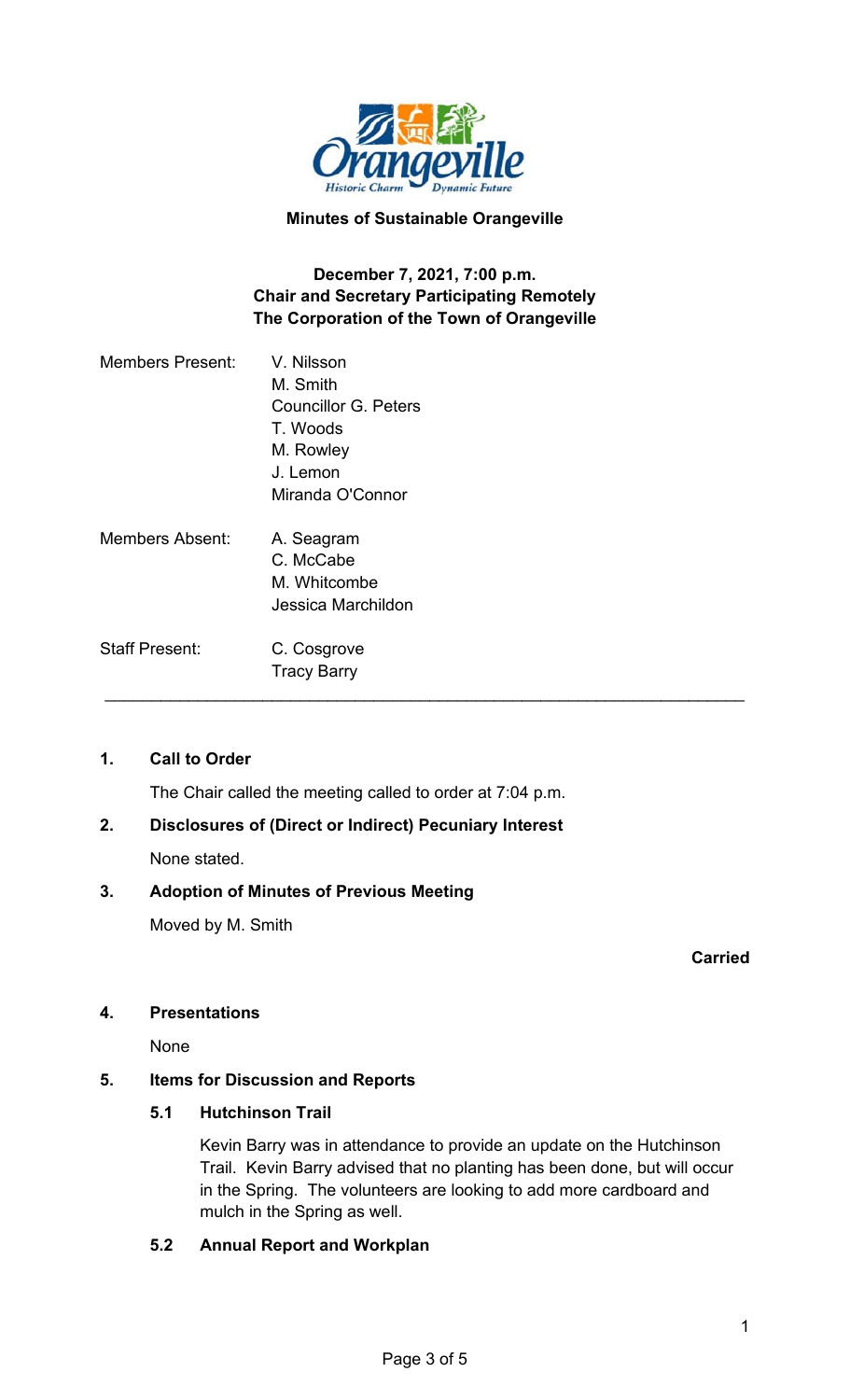Annual Report and Workplan presented at the December 6, 2021 Council meeting and approved by Council.

## **5.3 Sub-Committee Updates**

## **5.3.1 Waste Sub-Committee**

No updates

## **5.3.2 Communities in Bloom**

No updates

## **5.3.3 Active Transportation**

Martina Rowley read an article in CAA magazine which mentioned Share the Road Cycling Coalition and names certain communities that qualify as bicycle friendly. Martina would like the Town of Orangeville to be named as bicycle friendly? Jeff Lemon mentioned years ago this was brought up and initiatives like more bike racks and Rotary Way bike trail were implemented to try to get designated as bicycle friendly. Nothing has occurred since these initiatives were taken. Jeff Lemon, Val Nilsoon and Martina Rowley to discuss this initiative and provide update at the February 1, 2022 committee meeting. .

## **5.3.4 Urban Harvest**

Martina Rowley provided an update on the 2021 harvest. In 2021 1,019 lbs were harvested and from that, 820 lbs sent to Food Bank which had a value of \$2,148.00. The four year total is 3,000 lbs with a value of \$8,116. This year Urban Harvest had 13 volunteers (and two high school volunteers) and they picked from nine private properties. The majority of the harvest was apples but they did harvest some pears, tomatoes, fresh herbs, squash, etc. Plan for next year is to increase amount harvested and they are looking to harvest 1,500-2,000 lbs. The Food Bank has a new location and they now have a fully functional and approved commercial kitchen which is used regularly to bake/cook and use the food that was donated (needs to be processed to extend shelf life).

Moved by V. Nilsson

That, Martina Rowley be reimbursed \$111.58 for Urban Harvest "Thank You" cards/gift certificate

#### **Carried**

#### **5.3.5 Bat Boxes**

Bat boxes delivered but due to poor weather conditions in the past few weeks the boxes have not been installed. Once the weather cooperates, the three bat boxes will be placed on the poles along Veterans Way Trail.

#### **5.3.6 Community Gardens**

Charles Cosgrove advised that a second community garden in Harvey Curry Park is in the 2022 budget.

Grant Peters advised that the fruit trees were not relocated as Mark Whitcombe attended the site and advised that the trees would not